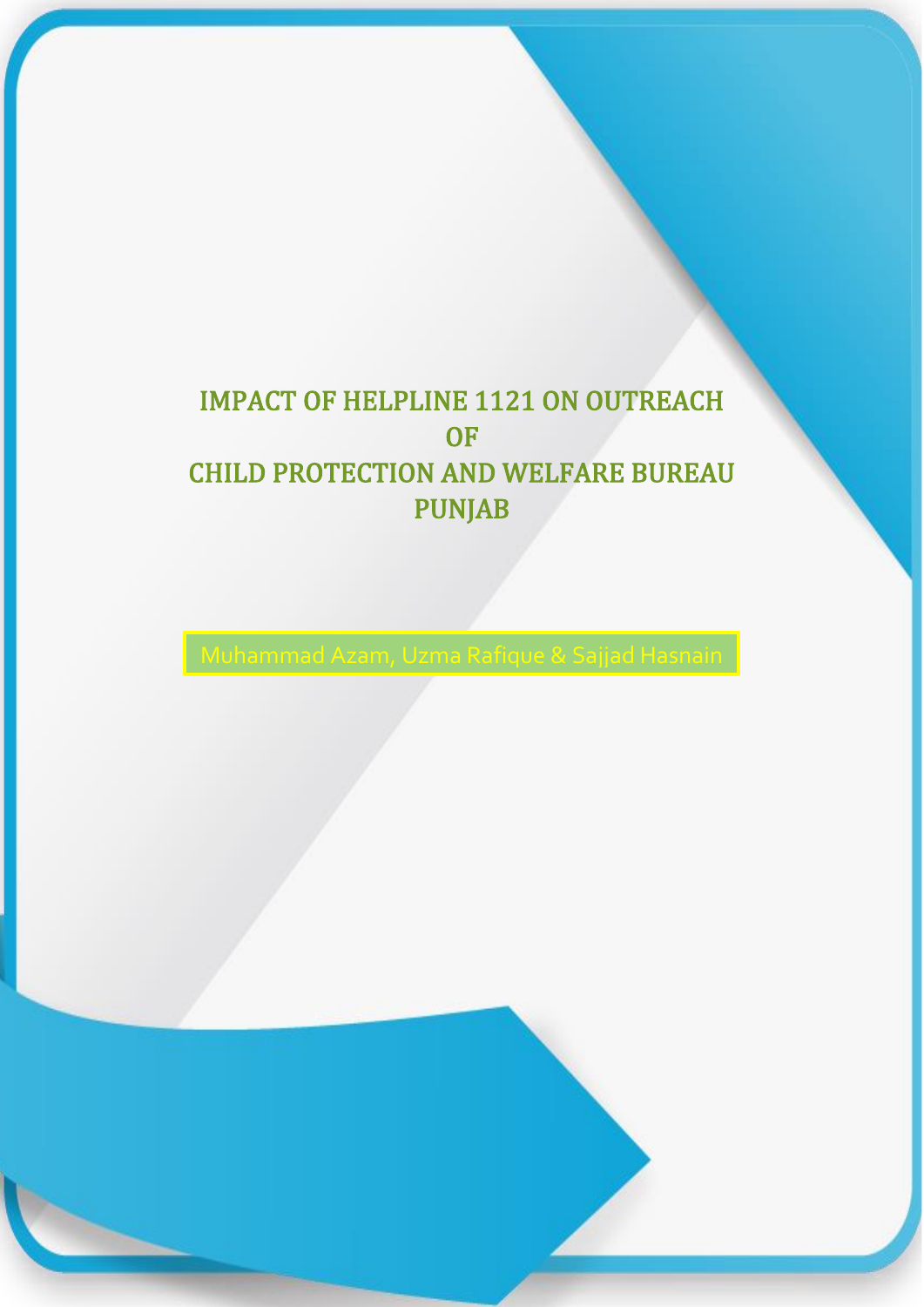Copyright ©2016 Muhammad Azam, Uzma Rafique & Sajjad Hasnain

Directorate of Monitoring, 346-B, VSAT Building, Adjacent ARFA Software Technology Park, Ferozepur Road, Lahore, Pakistan

Phone: +92-42-99233210-11 Fax: +92-42-99233213 Email: admin@dm-hd.gop.pk

*Disclaimer:* This is an independent policy research report and Government of the Punjab, any of its attached formations, bodies or entities or this Directorate has nothing to do with the opinions, findings or recommendations thereof.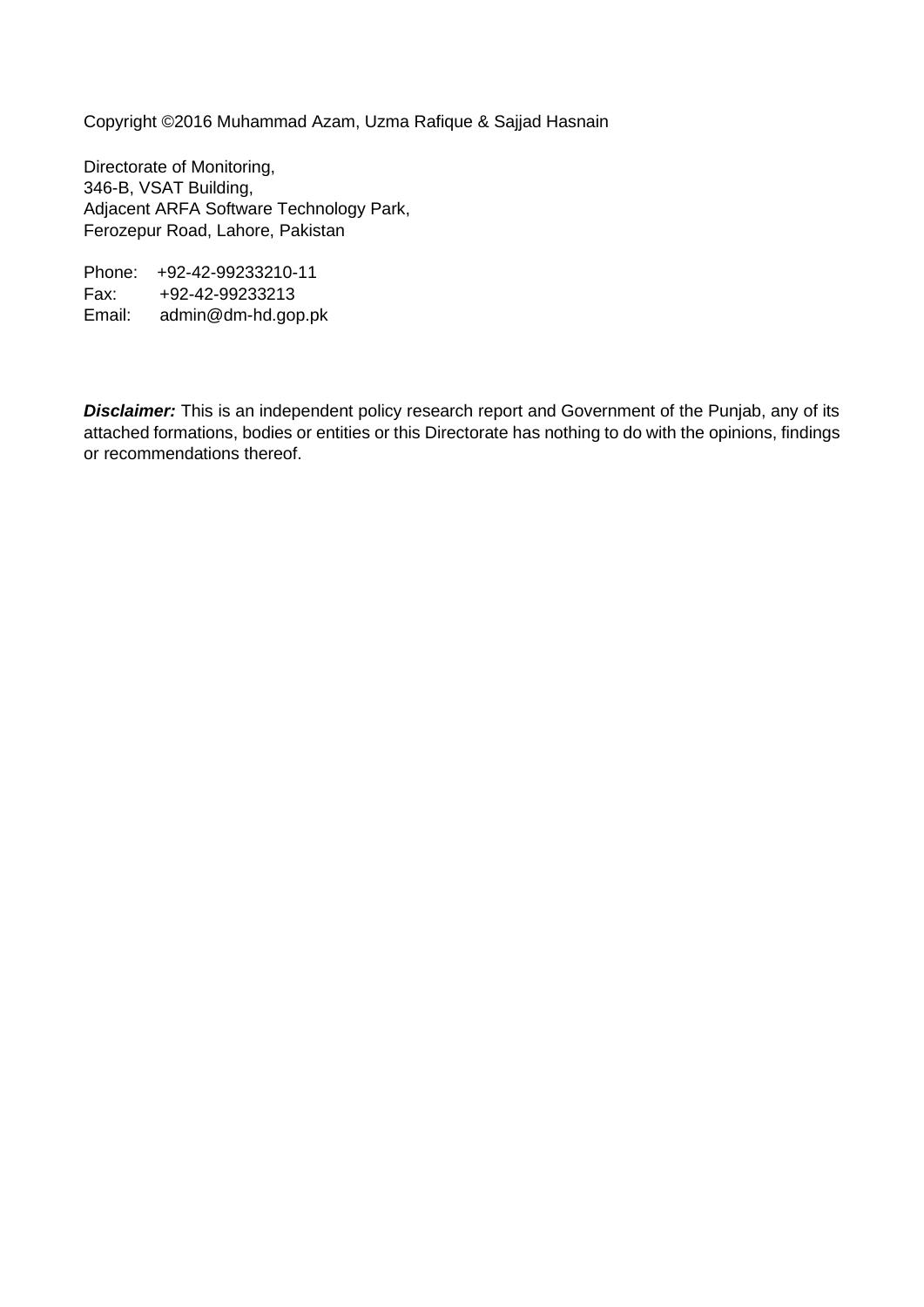# **Table of Contents**

| <b>Background</b>                            |  |
|----------------------------------------------|--|
| Analysis of The Performance of Helpline 1121 |  |
| <b>Observations and Findings</b>             |  |
| <b>Recommendations</b>                       |  |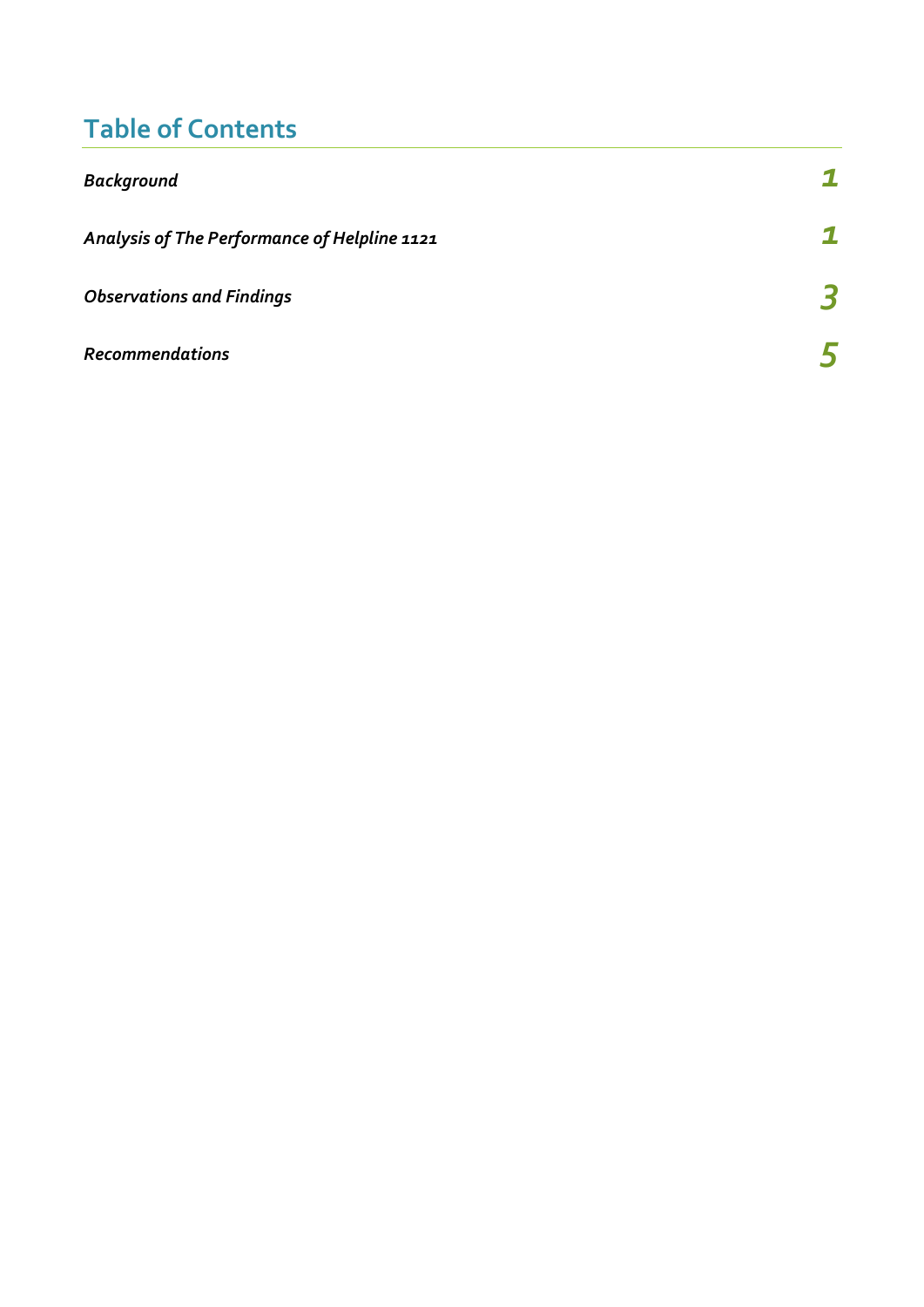## <span id="page-3-0"></span>**Background**

This policy analysis report analyses the impact of "Helpline 1121" on overall efficiency and outreach of Child Protection and Welfare Bureau (CP&WB), Punjab. Child Protection and Welfare Bureau (CP&WB), Punjab was established under the Punjab Destitute & Neglected Children Act, 2004 to protect and rehabilitate destitute & neglected children through provision of an environment that maximizes opportunities for childhood development and promotes access to education, health care and psychological well-being. However, various departmental analysis indicated that due to limited outreach, lack of awareness regarding establishment and functioning of CP&WB and layered family structures, the CP&WB could not gain access to the deprived and destitute children.

In view of these outreach related issues, Government of the Punjab established "Helpline 1121" in December 2015 for efficient and timely complaints management of issues related to destitute and neglected children across Punjab. Since its inception this Helpline is functional 24/7 and is manned by well trained and qualifying HR.

#### <span id="page-3-1"></span>**Analysis of The Performance of Helpline 1121**

The current analysis has been conducted with the view to ascertain the efficacy of this Helpline in expanding the outreach of CP&WB to rural areas. The analysis report indicates that till date 3611 different types of issues related to children have been reported and help / assistance was rendered by concerned CP&WB / CPIs. Analysis of the calls / complaints received on "helpline 1121" from various districts vividly reflect the degree of unawareness among the general public about this important Government initiative.

| $Sr#$ .        | Name of CP & WB / CPIs                       | <b>No of Incidents</b> |
|----------------|----------------------------------------------|------------------------|
|                | Child Protection & Welfare Bureau Lahore     | 2237                   |
| $\mathcal{P}$  | Child Protection & Welfare Bureau Rawalpindi | 406                    |
| 3              | Child Protection & Welfare Bureau Faisalabad | 284                    |
| $\overline{A}$ | Child Protection & Welfare Bureau Sialkot    | 268                    |
| $5^{\circ}$    | Child Protection & Welfare Bureau Gujranwala | 197                    |
| 6              | Child Protection & Welfare Bureau Multan     | 166                    |
| $\overline{7}$ | Child Protection & Welfare Bureau Bahawalpur | 44                     |
| 8              | Child Protection & Welfare Bureau R. Y. Khan | 9                      |
|                | <b>TOTAL</b>                                 | 3611                   |

Institute wise details of complaints received on helpline 1121 till 30 April is as under**: -**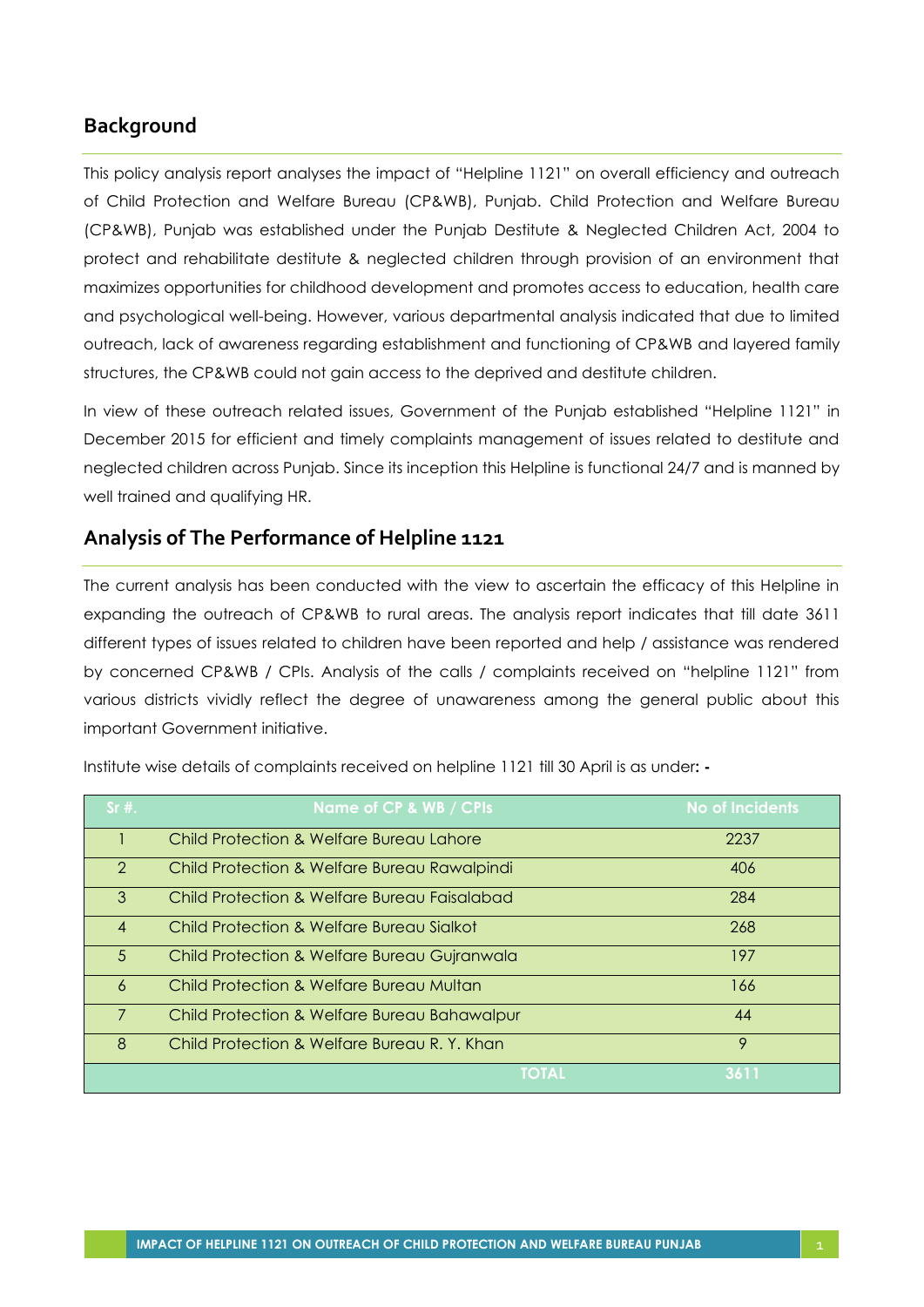

Category wise details of complaints received on helpline 1121 is given as under: -

|                 | Complaints Reported on Helpline 1121 since December 2015 |                |  |
|-----------------|----------------------------------------------------------|----------------|--|
| Sr. No.         | <b>Category Wise Complaints</b>                          | No. of Issues  |  |
| 1               | <b>General Information about Helpline</b>                | 432            |  |
| $\overline{2}$  | Found New Born Baby Boy/Girl                             | 27             |  |
| 3               | Lost / Missing                                           | 1128           |  |
| 4               | <b>Children Found</b>                                    | 637            |  |
| 5               | <b>Begging Children</b>                                  | 419            |  |
| $\ddot{\delta}$ | <b>Runaway Children</b>                                  | 252            |  |
| $\overline{7}$  | Destitute Children                                       | 01             |  |
| 8               | <b>Neglected Children</b>                                | 19             |  |
| 9               | <b>Kidnaped Children</b>                                 | 11             |  |
| 10              | <b>Mentally Retarder Children</b>                        | 07             |  |
| 11              | Physically Handicapped Children / Tortured               | 01             |  |
| 12              | <b>Sexually Abused Children</b>                          | 31             |  |
| 13              | <b>Commercially Sexually Exploited</b>                   | 0 <sub>1</sub> |  |
| 14              | <b>Drug Addicted Children</b>                            | 08             |  |
| 15              | <b>Forced Child Labor / Torture</b>                      | 152            |  |
| 16              | About Bureau/CPC's/CPI's Functioning                     | 45             |  |
| 17              | <b>About Open Reception Center</b>                       | 06             |  |
| 18              | About PDNC Act 2007                                      | 02             |  |
| 19              | Information about adoption procedure / policy /<br>law   | 191            |  |
| 20              | <b>About Court Hearing</b>                               | 01             |  |
| 21              | About Reunification of Children into their Families      | 107            |  |
| 22              | <b>About CPC Timing</b>                                  | 03             |  |
| 23              | <b>Child Rescue Operation Section</b>                    | 73             |  |
| 24              | About Family Support Program                             | 28             |  |
| 25              | <b>Mass Awareness Section</b>                            | 01             |  |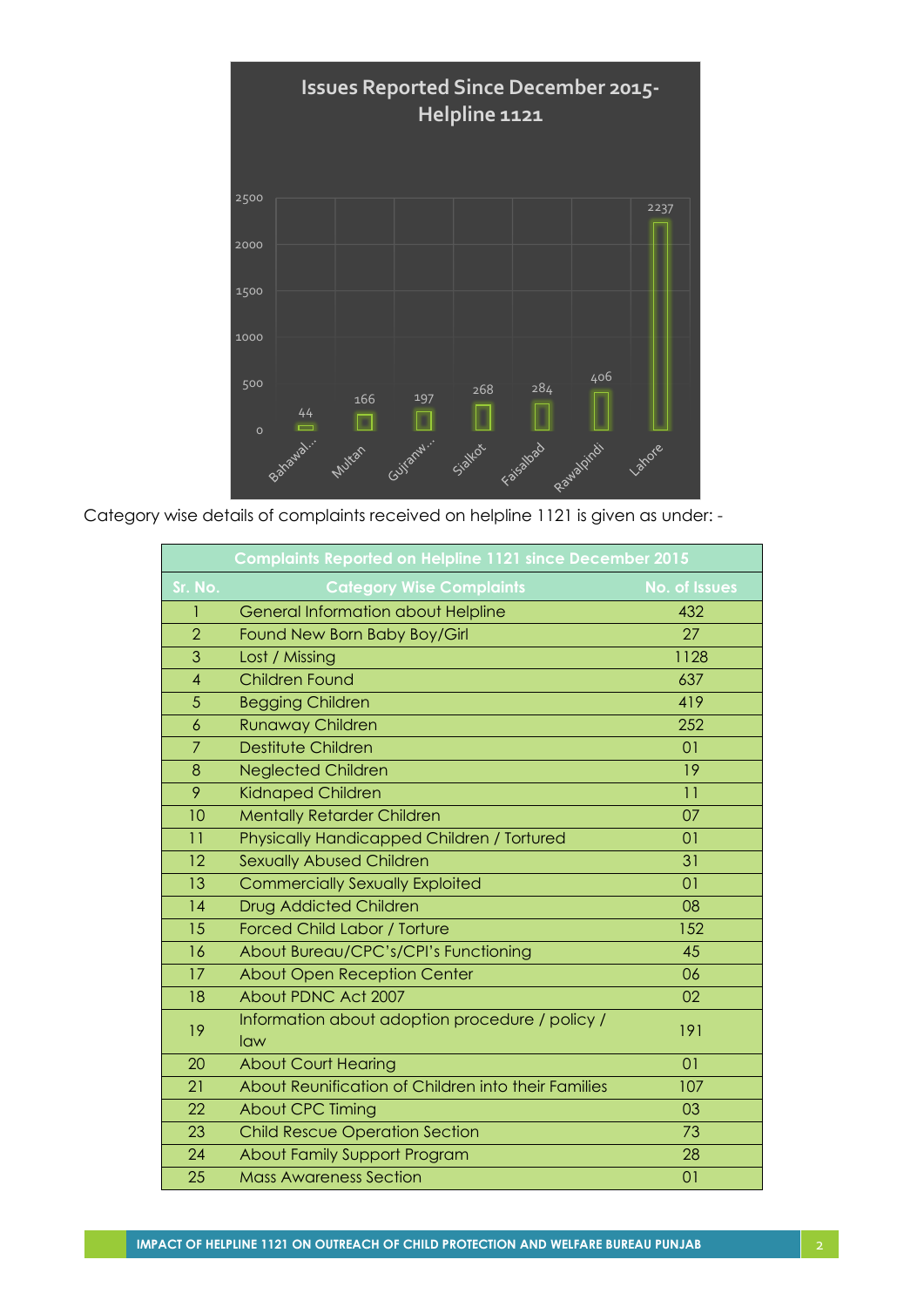| 26 | <b>Psychologist / Medical Section</b> |      |
|----|---------------------------------------|------|
|    | <b>Bribery / Extortion</b>            |      |
| 28 | Others                                |      |
|    | <b>TOTAL</b>                          | 3611 |

<span id="page-5-0"></span>

## **Observations and Findings**

Detailed analysis of the calls / complaints landed on Helpline 1121 since its inspection revealed following: -

- a. Most of the cases (88.48%) were related to CPI **Lahore, Rawalpindi, Faisalabad and Sialkot** Districts pointedly reflecting that majority of cases were reported from urban areas of Punjab and rural population is relatively more ignorant of this Helpline.
- b. Maximum (62%) cases were reported from Lahore District, clearly manifesting limited reach of CP&WB / CPIs.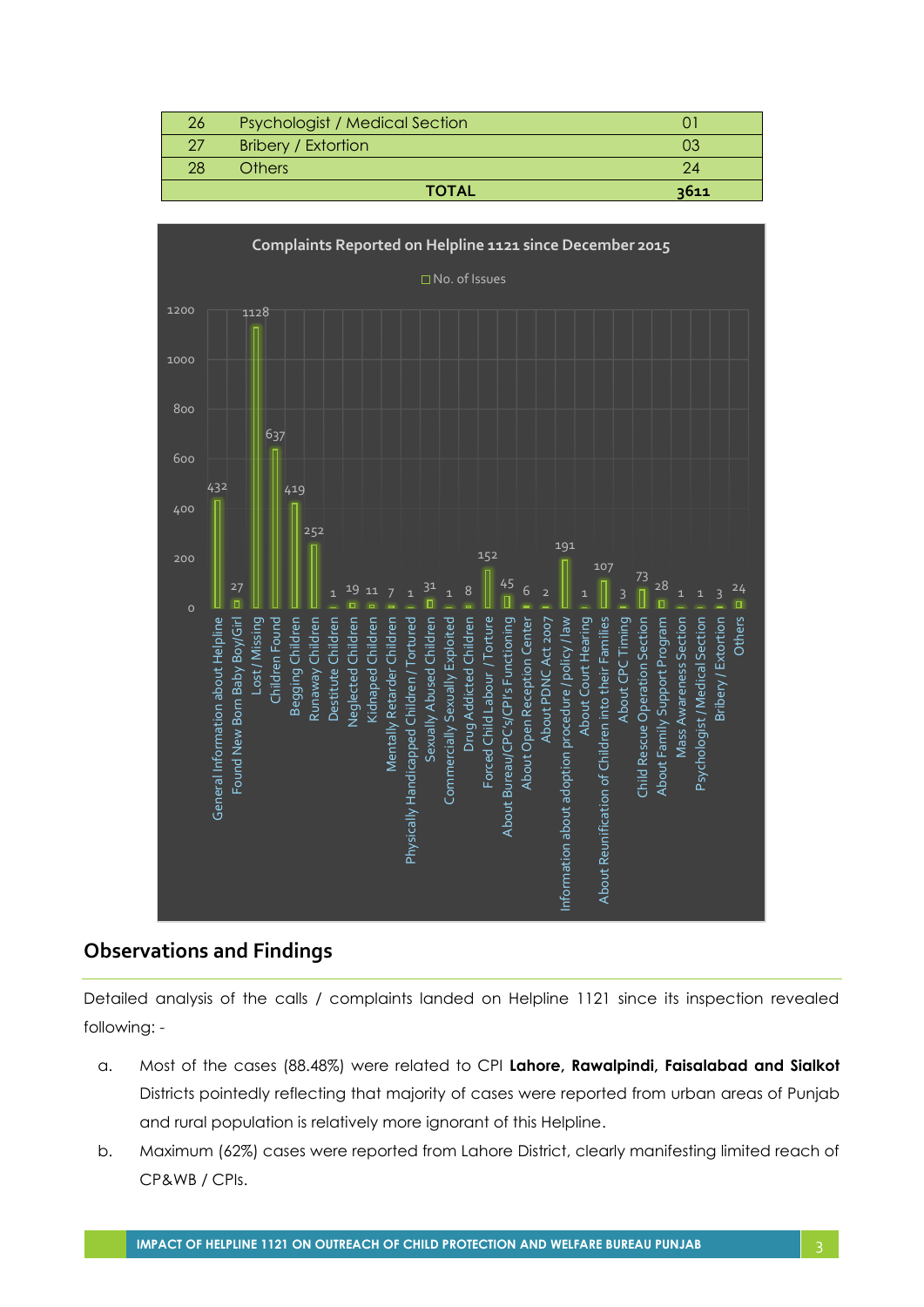- c. The number of reporting issues concerning CPI **Bahawalpur and R. Y. Khan** Districts are exceptionally low (below 5% of total incidents), indicating that people of these southern Districts are not aware of the role / functions CP&WB and the existence of Helpline 1121.
- d. Ever since, establishment of the Helpline, **1128** cases of lost / missing children were reported, which is ludicrously low as compare to the cases reported in media.
- e. An intricate analysis of the complaints received highlight that only **31** cases of sexually abused children were reported on Helpline 1121 ever since its establishment, which are much fewer as compared to the child abuse cases highlighted in the media. As per report published in 'The Express Tribune´ on 08 May 2019, during first half of 2018, in Pakistan 2322 cases of sexually abuse children were reported and out of these 65% (1509) cases were from Punjab. The urbanrural ratio of sexual abuse cases of children in the Country is 26 to 74 percent. Majority of the cases reported were from urban areas. These statistics vividly manifest the need to educate rural populace to report such incidents and making Helpline 1121 a familiar code in villages.
- f. Child labor is rampant in our society. UNICEF report on child labor in Punjab provide a count of 6.5 million children involved in same from of labor activity in Punjab and general observation strongly sport these statistics. However, only 152 cases of child labor including torture on domestic workers were reported in Helpline 1121, which is indeed is significantly lower than the actual strength of children working as bounded labor of domestic servants is unprotected and unregulated environments.
- g. Children begging of roads are familiar sight in almost all parts of Punjab but only 419 calls regarding child begging on the roads were received and that to from cities of Lahore and Rawalpindi. Similar is the case of drug addict children, where only 08 cases were reported, whereas the media / survey reports suggest a much higher number. Public awareness is therefore, exigent to educate people to come forward and pay their role in this regard and report about such children on Helpline 1121.
- h. Physically / mentally challenged children either begging or in dilapidated condition are a common sight in our society but contrary to this only 07 such cases were reported on Helpline 1121, since its inception. A common observation in this regard is CP&WB / CPIs are generally reluctant to rescue such children and caller is referred to EDHI centers.

Analysis of the available data and its comparison vis-à-vis data collated by different Government / International agencies / NGOs can immensely assist in drawing pertinent conclusions to improve the efficiency of CP&WB / CPIs thus reducing / eliminating the exploitation of children, which is rampant in our society. A common inference that can instantaneously be drawn from the above data is the lack of awareness about rules / functions of CP&WB / CPIs and unfamiliarity about Helpline 1121. It is, therefore, recommended that wide public awareness campaign on print electronic and social media be launched to highlight the role of CP&WB and create familiarity about Helpline 1121. Basing on the past experience, a 'media mix 'strategy is recommended. The strategy envisages use of print, electronic can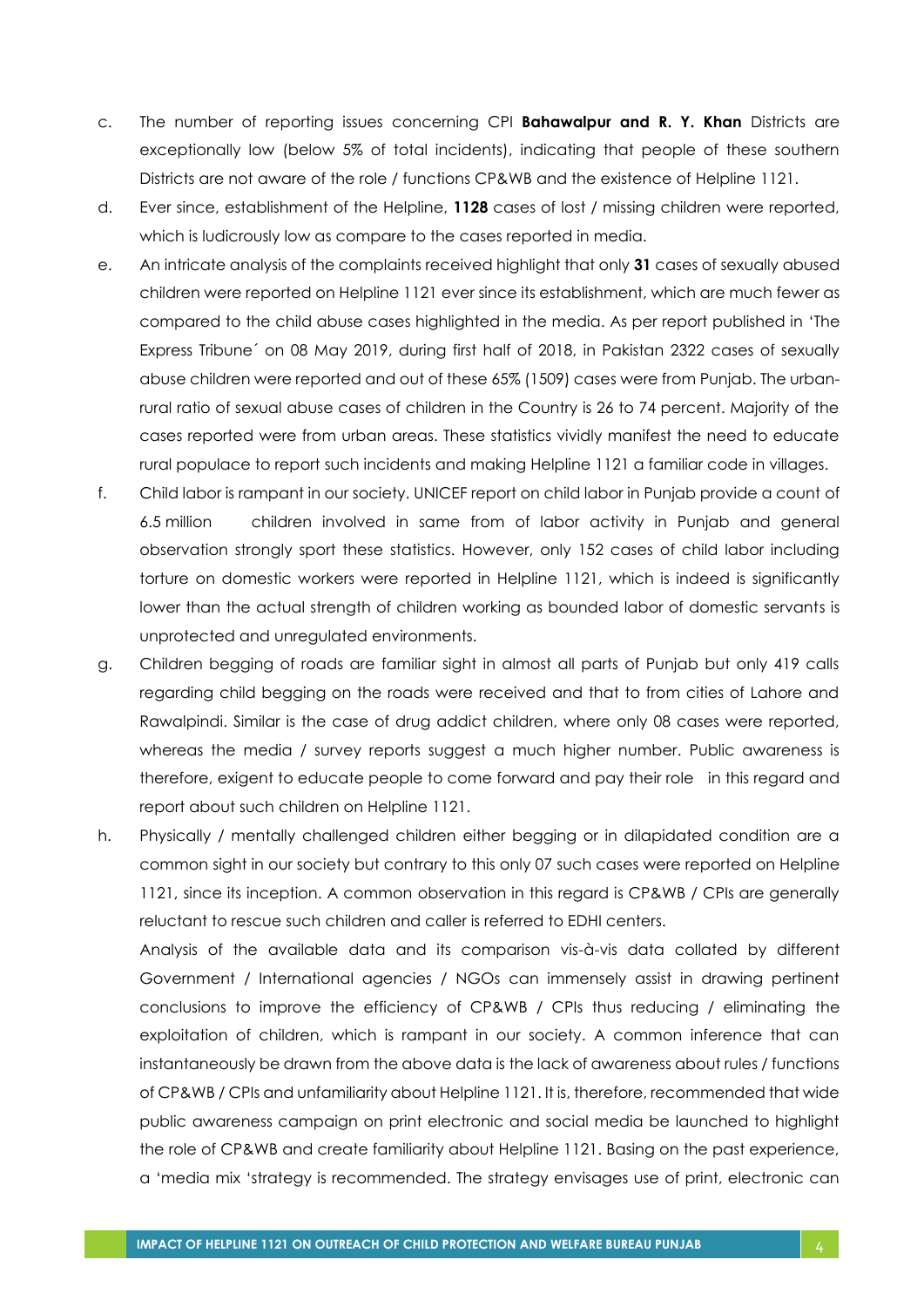be launched through DGPR, Punjab. Depending upon the resources available and analysis of the calls received at Helpline 1121, an elaborate awareness plan can be designed for this purpose.

#### <span id="page-7-0"></span>**Recommendations**

- i. CPI staff should conduct maximum rescue operations to accommodate the destitute children in the area.
- ii. Basic training be imparted to officers / officials of CPI office on regular basis (or their professional grooming. Moreover, teachers posted as CPI must be sent on special training courses of kindergarten / Montessori education.
- iii. Female section of the CPI office be improved. Deficiency / posting of female child attendant, laundry woman and sweeper be made up as soon as possible.
- iv. Age determine test of 03 grown children be done and the matter be taken up with the higher authorities for their disposal
- v. Separate towels be issued to each child.
- vi. The store be maintained in the desired manner. Bin cards be placed in the general store and record should be made more transparent.
- vii. Repair / maintenance work be addressed immediately and fresh point / distemper be done as soon as possible.
- viii. Old / rusty tandoor in the kitchen be replaced on priority
- ix. Arrangements be made for reunification of children with their parents / love ones
- x. Razor wire on the office entry gate and boundary wall be erected as soon as possible. Moreover, height of the boundary wall be raised.
- xi. More CCTV cameras be installed to ensure the security of CPI office at the earliest specially to cover the boundary wall additionally, adjustment of cameras be done.